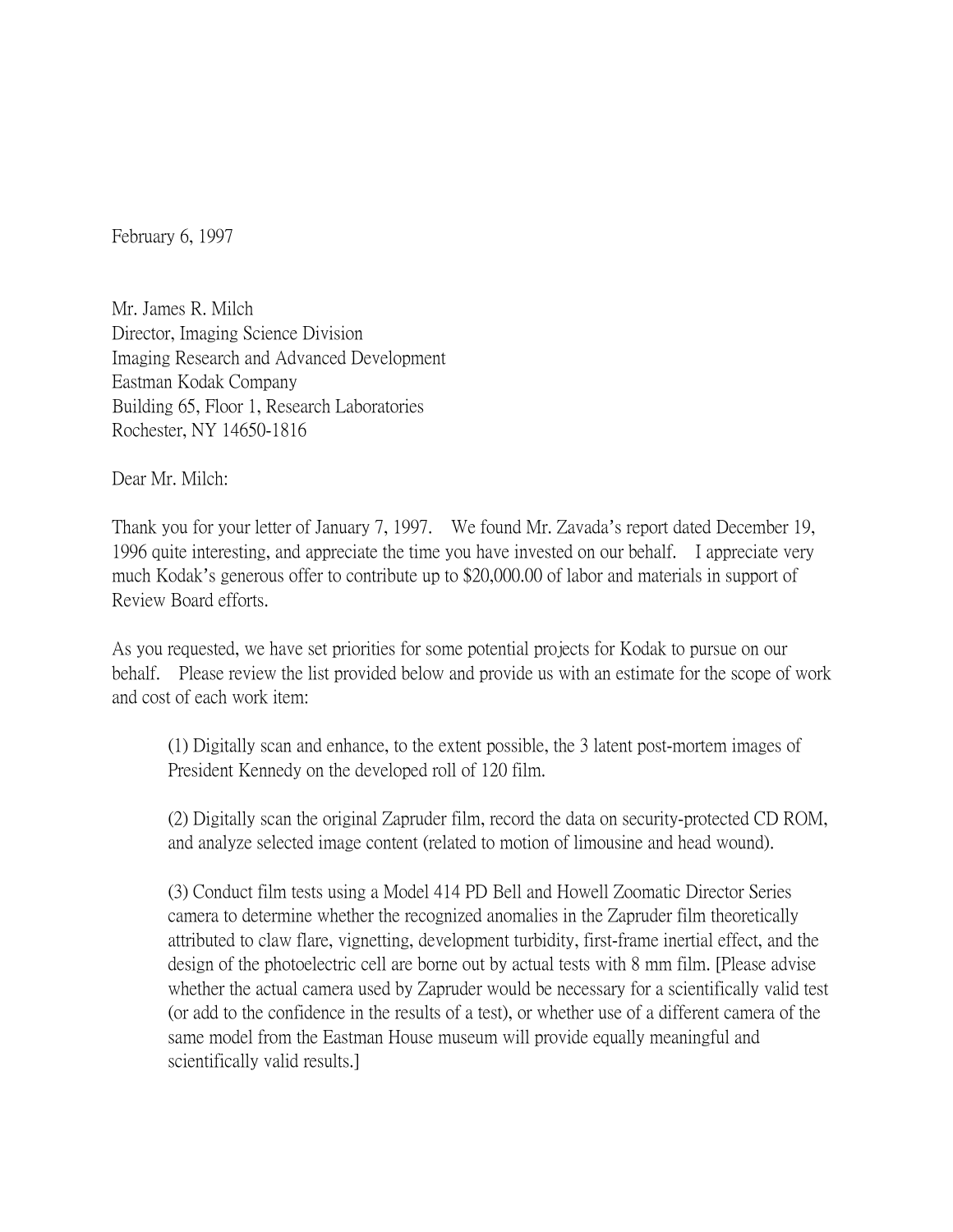(4) Digitize, analyze, and render judgments on selected autopsy images of President Kennedy in order to determine whether the photographic products in the Archives represent images which have been altered in any way (e.g., photos no. 15, 16, 42 and 43-- color positive transparencies and black and white negatives of back-of-the-head images).

(5) Examine, record and analyze edge-print information on all 4 National Archives copies of the Zapruder film (3 are labeled as first-generation, and one is labeled as second generation), and record best and final conclusions regarding age and pedigree of each of these 4 films. (ARRB desires Kodak do this on-site at the National Archives.)

(6) Examine, record and analyze edge-print information on the 35 mm format Nix and Muchmore films, and record best and final conclusions regarding age and pedigree of each of these films. (ARRB desires that Kodak do this on-site at the National Archives.)

(7) Perform a technical study of autopsy images that will address, to the extent possible, whether the existing autopsy images (color transparencies and black and white negatives) are camera-original images of three dimensional objects, or whether they could be photographs of other photographs. (This study would expand upon the "gamma curve"--optical density vs. logarithm of exposure--discussions held between ARRB and Kodak representatives during our September 11, 1996 meeting.)

(8) Determine whether tests or further research can be conducted that would address the authenticity of the 3 x-ray images of the skull in the autopsy collection at the National Archives.

(9) Compare color autopsy images with black and white autopsy images, and determine whether anomalies exist between reds and blues in the color images, and the corresponding gray-scale in equivalent black and white images, based on types of film used.

For the record, I feel I should correct two inadvertent errors we noted in Mr. Zavada's report of December 19, 1996:

a. On page 4 of the Zavada report, the perforated I. D. numbers on the 3 first generation copies of the Zapruder film are misstated as 0184, 0185, and 0186; in reality the numbers